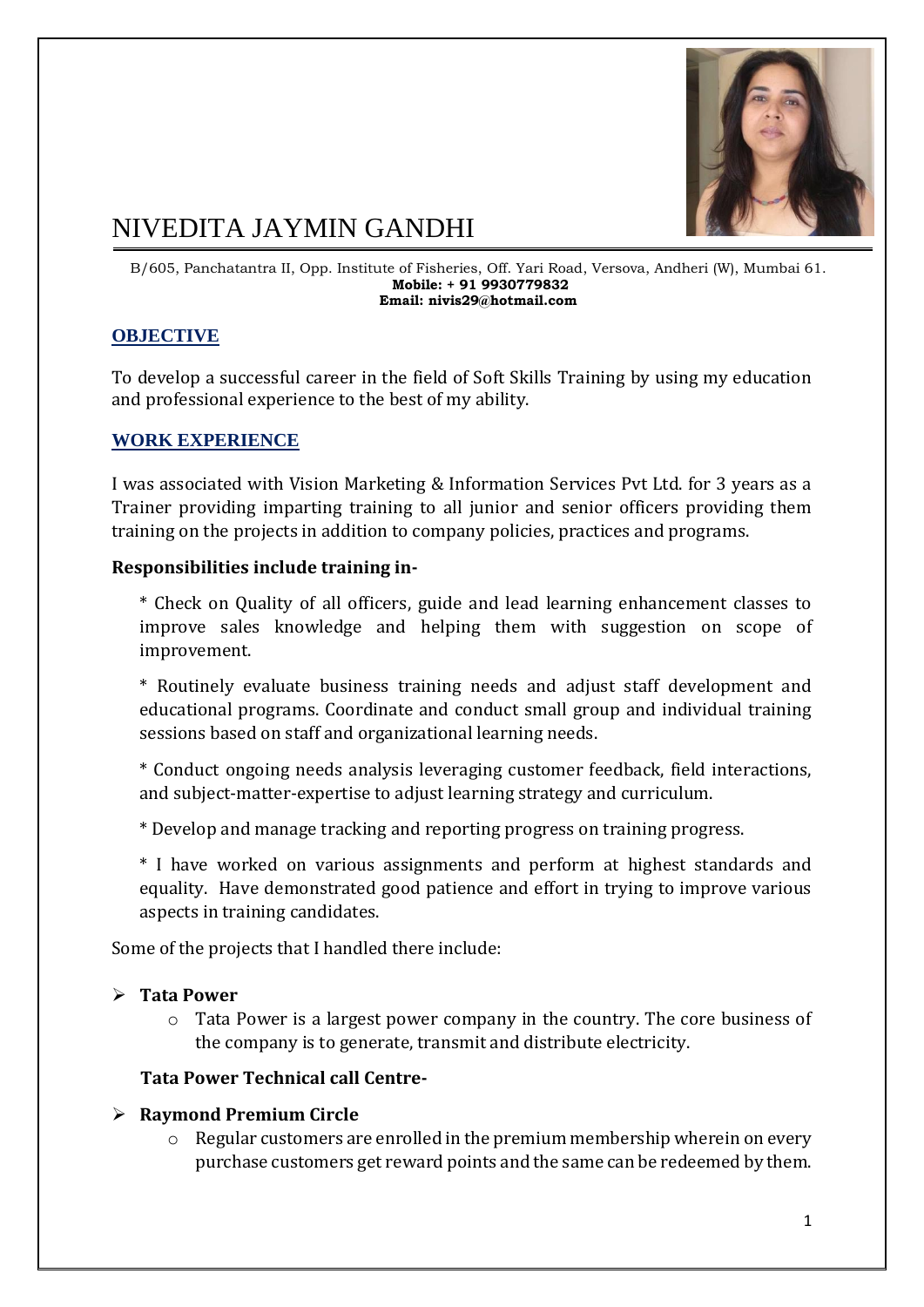## **Messe Frankfurt**

o It is an event organizer for Technology, Consumer Goods, Textiles & Textile Technologies, Entertainment, Media & Creative Industries, Mobility & Logistics are international leaders in their respective fields.

## **BSE Institute**

o BSE (Bombay Stock Exchange) Institute Ltd. provide various courses, certifications and other learning solutions.

#### **Crisil** –

o Crisil provide ratings to SME & NSIC pan india. Any company who had availed ratings from Crisil have to do yearly renewal.

## **ACK Media**

o ACK Media is India's leading entertainment and education company for young audiences. Some of India's most-loved brands including Amar Chitra Katha, Tinkle, Karadi Tales and well-known proprietary characters like Suppandi are part of ACK Media.

## **Axis Bank** –

o Customers registers online through Axis bank website for transferring foreign currency in India but many of them do not remit funds.

## $\triangleright$  IL&FS -

o Ministry of Rural Development (MORD ) launches special projects across India to provide job opportunities to rural youth across India. To implement such projects, MORD has done tie-up with ILFS.

## **ACHIEVEMENTS**

- $\triangleright$  Received recognition for process improvement done in ACK Media.
- $\triangleright$  Recipient of special letter of appreciation from Tata Powers for bringing down the number of Fatal calls and introduced and trained trainee on different parameters for daily quality reports. Awarded with gift vouchers from Westside.
- $\triangleright$  Received many excellent feedbacks from clients and various process heads for employee training ideas based on storytelling.
- $\triangleright$  Amazing feedbacks from participants/trainees for takeaway material, like a special desk mirror …smile before saying "Hello"….Telephone etiquette.

| Organization               | <b>Designation</b>       | Duration in years | (dates)<br>From to |  |
|----------------------------|--------------------------|-------------------|--------------------|--|
| <b>IITC-Nariman Point</b>  | Trainer-travel & tourism | 2 yrs             | 1990-1992          |  |
| Maharaja Travels-Theme     | Out bound tours          | $1.5$ yrs         | 1992-1994          |  |
| Arbi Exports-Nariman Point | Merchandiser             | 3 yrs             | 1994-1997          |  |
| Launched label "Nivis"     | Propreitor               | 6 yrs             | 1997-2003          |  |
| Enigma Fashions-Rocky S    | Asst-Designer            | $1.5$ yrs         | 2005-2006          |  |
| Vision Mrtkg -Powai        | In-House Trainer         | 3 yrs             | 2012-2015          |  |